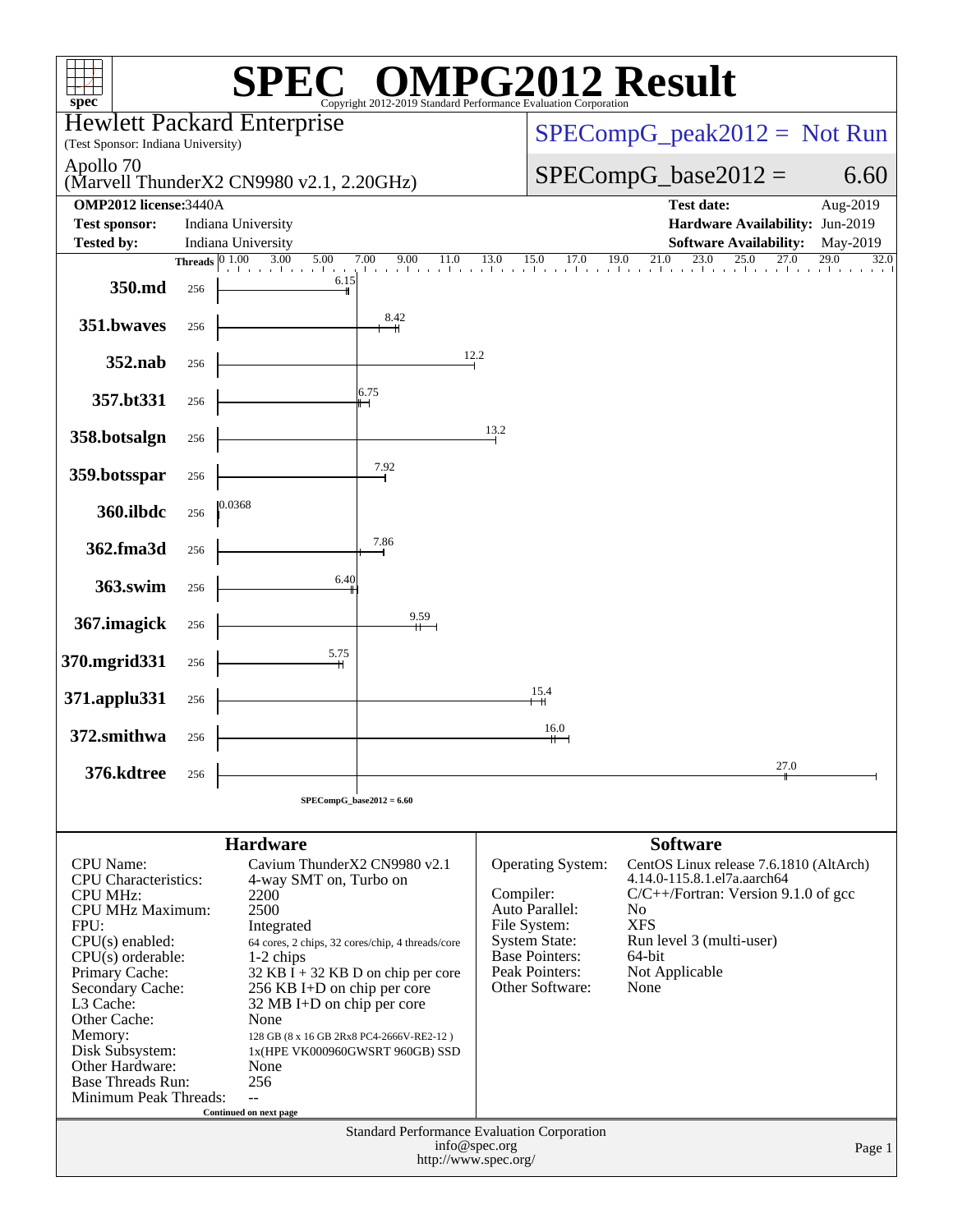(Test Sponsor: Indiana University) Hewlett Packard Enterprise

### [SPECompG\\_peak2012 =](http://www.spec.org/auto/omp2012/Docs/result-fields.html#SPECompGpeak2012) Not Run

Apollo 70

### (Marvell ThunderX2 CN9980 v2.1, 2.20GHz)

[Maximum Peak Threads:](http://www.spec.org/auto/omp2012/Docs/result-fields.html#MaximumPeakThreads) --

 $SPECompG_base2012 = 6.60$  $SPECompG_base2012 = 6.60$ **[OMP2012 license:](http://www.spec.org/auto/omp2012/Docs/result-fields.html#OMP2012license)**3440A **[Test date:](http://www.spec.org/auto/omp2012/Docs/result-fields.html#Testdate)** Aug-2019 **[Test sponsor:](http://www.spec.org/auto/omp2012/Docs/result-fields.html#Testsponsor)** Indiana University **[Hardware Availability:](http://www.spec.org/auto/omp2012/Docs/result-fields.html#HardwareAvailability)** Jun-2019

**[Tested by:](http://www.spec.org/auto/omp2012/Docs/result-fields.html#Testedby)** Indiana University **[Software Availability:](http://www.spec.org/auto/omp2012/Docs/result-fields.html#SoftwareAvailability)** May-2019

| <b>Results Table</b>                                                                                                                                                                                                                                                                                                                                                                                                                                                                                                                                                                                                                                                                                                                                                                                                                                                                                                                                                                      |                                                                       |                 |          |                |            |                |            |  |                        |              |                                                                                                          |              |                |              |
|-------------------------------------------------------------------------------------------------------------------------------------------------------------------------------------------------------------------------------------------------------------------------------------------------------------------------------------------------------------------------------------------------------------------------------------------------------------------------------------------------------------------------------------------------------------------------------------------------------------------------------------------------------------------------------------------------------------------------------------------------------------------------------------------------------------------------------------------------------------------------------------------------------------------------------------------------------------------------------------------|-----------------------------------------------------------------------|-----------------|----------|----------------|------------|----------------|------------|--|------------------------|--------------|----------------------------------------------------------------------------------------------------------|--------------|----------------|--------------|
|                                                                                                                                                                                                                                                                                                                                                                                                                                                                                                                                                                                                                                                                                                                                                                                                                                                                                                                                                                                           |                                                                       |                 |          | <b>Base</b>    |            |                |            |  |                        |              | <b>Peak</b>                                                                                              |              |                |              |
| <b>Benchmark</b>                                                                                                                                                                                                                                                                                                                                                                                                                                                                                                                                                                                                                                                                                                                                                                                                                                                                                                                                                                          |                                                                       | Threads Seconds | Ratio    | <b>Seconds</b> | Ratio      | <b>Seconds</b> | Ratio      |  | <b>Threads Seconds</b> | <b>Ratio</b> | <b>Seconds</b>                                                                                           | <b>Ratio</b> | <b>Seconds</b> | <b>Ratio</b> |
| 350.md                                                                                                                                                                                                                                                                                                                                                                                                                                                                                                                                                                                                                                                                                                                                                                                                                                                                                                                                                                                    | 256                                                                   | 758             | 6.11     | 753            | 6.15       | 748            | 6.19       |  |                        |              |                                                                                                          |              |                |              |
| 351.bwaves                                                                                                                                                                                                                                                                                                                                                                                                                                                                                                                                                                                                                                                                                                                                                                                                                                                                                                                                                                                | 256                                                                   | 593             | 7.64     | 538            | 8.42       | 527            | 8.60       |  |                        |              |                                                                                                          |              |                |              |
| $352$ .nab                                                                                                                                                                                                                                                                                                                                                                                                                                                                                                                                                                                                                                                                                                                                                                                                                                                                                                                                                                                | 256                                                                   | 320             | 12.2     | 320            | 12.2       |                | 320 12.2   |  |                        |              |                                                                                                          |              |                |              |
| 357.bt331                                                                                                                                                                                                                                                                                                                                                                                                                                                                                                                                                                                                                                                                                                                                                                                                                                                                                                                                                                                 | 256                                                                   | 702             | 6.75     | 661            | 7.17       | 709            | 6.69       |  |                        |              |                                                                                                          |              |                |              |
| 358.botsalgn                                                                                                                                                                                                                                                                                                                                                                                                                                                                                                                                                                                                                                                                                                                                                                                                                                                                                                                                                                              | 256                                                                   | 330             | 13.2     | 330            | 13.2       |                | 330   13.2 |  |                        |              |                                                                                                          |              |                |              |
| 359.botsspar                                                                                                                                                                                                                                                                                                                                                                                                                                                                                                                                                                                                                                                                                                                                                                                                                                                                                                                                                                              | 256                                                                   | 663             | 7.92     | 661            | 7.95       | 664            | 7.90       |  |                        |              |                                                                                                          |              |                |              |
| 360.ilbdc                                                                                                                                                                                                                                                                                                                                                                                                                                                                                                                                                                                                                                                                                                                                                                                                                                                                                                                                                                                 | 256                                                                   | 97359           | 0.0366   | 96713          | 0.0368     | 95996          | 0.0371     |  |                        |              |                                                                                                          |              |                |              |
| 362.fma3d                                                                                                                                                                                                                                                                                                                                                                                                                                                                                                                                                                                                                                                                                                                                                                                                                                                                                                                                                                                 | 256                                                                   | 482             | 7.88     | 483            | 7.86       | 562            | 6.76       |  |                        |              |                                                                                                          |              |                |              |
| 363.swim                                                                                                                                                                                                                                                                                                                                                                                                                                                                                                                                                                                                                                                                                                                                                                                                                                                                                                                                                                                  | 256                                                                   | 714             | 6.34     | 708            | 6.40       | 684            | 6.62       |  |                        |              |                                                                                                          |              |                |              |
| 367. imagick                                                                                                                                                                                                                                                                                                                                                                                                                                                                                                                                                                                                                                                                                                                                                                                                                                                                                                                                                                              | 256                                                                   | 733             | 9.59     | 679            | 10.4       | 748            | 9.40       |  |                        |              |                                                                                                          |              |                |              |
| 370.mgrid331                                                                                                                                                                                                                                                                                                                                                                                                                                                                                                                                                                                                                                                                                                                                                                                                                                                                                                                                                                              | 256                                                                   | 745             | 5.93     | 769            | 5.75       | 7721           | 5.72       |  |                        |              |                                                                                                          |              |                |              |
| 371.applu331                                                                                                                                                                                                                                                                                                                                                                                                                                                                                                                                                                                                                                                                                                                                                                                                                                                                                                                                                                              | 256                                                                   | 390             | 15.5     |                | 408 14.9   |                | 395 15.4   |  |                        |              |                                                                                                          |              |                |              |
| 372.smithwa                                                                                                                                                                                                                                                                                                                                                                                                                                                                                                                                                                                                                                                                                                                                                                                                                                                                                                                                                                               | 256                                                                   | 339             | 15.8     |                | 336 16.0   |                | 322 16.6   |  |                        |              |                                                                                                          |              |                |              |
| 376.kdtree                                                                                                                                                                                                                                                                                                                                                                                                                                                                                                                                                                                                                                                                                                                                                                                                                                                                                                                                                                                | 256                                                                   |                 | 144 31.2 |                | $167$ 26.9 |                | $167$ 27.0 |  |                        |              |                                                                                                          |              |                |              |
|                                                                                                                                                                                                                                                                                                                                                                                                                                                                                                                                                                                                                                                                                                                                                                                                                                                                                                                                                                                           |                                                                       |                 |          |                |            |                |            |  |                        |              | Results appear in the order in which they were run. Bold underlined text indicates a median measurement. |              |                |              |
| <b>Platform Notes</b><br>Sysinfo program /home/lijunj/spec/omp2012-1.1/Docs/sysinfo<br>Revision 563 of 2016-06-10 (097295389cf6073d8c3b03fa376740a5)<br>running on armstrong.sca.iu.edu Mon Aug 5 11:59:17 2019<br>This section contains SUT (System Under Test) info as seen by<br>some common utilities. To remove or add to this section, see:<br>http://www.spec.org/omp2012/Docs/config.html#sysinfo<br>From /proc/cpuinfo<br>$^\star$<br>* Did not identify cpu model. If you would<br>* like to write your own sysinfo program, see<br>www.spec.org/omp2012/config.html#sysinfo<br>$\ast$<br>¥<br>*<br>*<br>0 "physical id" tags found. Perhaps this is an older system,<br>or a virtualized system. Not attempting to guess how to<br>count chips/cores for this system.<br>*<br>$\star$<br>256 "processors"<br>cores, siblings (Caution: counting these is hw and system dependent.<br>The<br>following excerpts from /proc/cpuinfo might not be reliable. Use with<br>caution.) |                                                                       |                 |          |                |            |                |            |  |                        |              |                                                                                                          |              |                |              |
|                                                                                                                                                                                                                                                                                                                                                                                                                                                                                                                                                                                                                                                                                                                                                                                                                                                                                                                                                                                           | Continued on next page<br>Standard Performance Evaluation Corporation |                 |          |                |            |                |            |  |                        |              |                                                                                                          |              |                |              |
|                                                                                                                                                                                                                                                                                                                                                                                                                                                                                                                                                                                                                                                                                                                                                                                                                                                                                                                                                                                           |                                                                       |                 |          |                |            |                |            |  |                        |              |                                                                                                          |              |                |              |

[info@spec.org](mailto:info@spec.org) <http://www.spec.org/>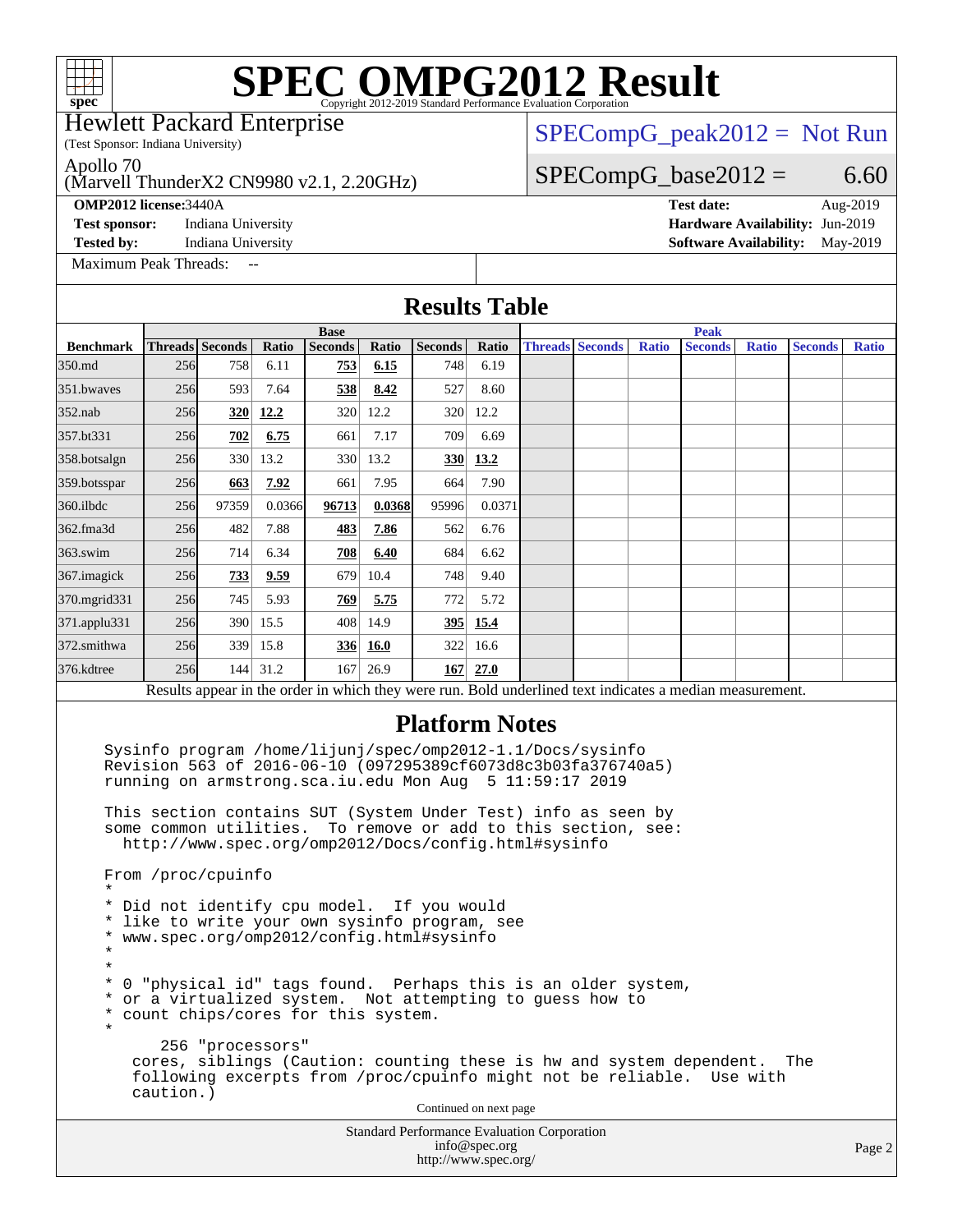

(Test Sponsor: Indiana University) Hewlett Packard Enterprise

 $SPECompG_peak2012 = Not Run$  $SPECompG_peak2012 = Not Run$ 

Apollo 70

(Marvell ThunderX2 CN9980 v2.1, 2.20GHz)

### **[OMP2012 license:](http://www.spec.org/auto/omp2012/Docs/result-fields.html#OMP2012license)**3440A **[Test date:](http://www.spec.org/auto/omp2012/Docs/result-fields.html#Testdate)** Aug-2019

**[Test sponsor:](http://www.spec.org/auto/omp2012/Docs/result-fields.html#Testsponsor)** Indiana University **[Hardware Availability:](http://www.spec.org/auto/omp2012/Docs/result-fields.html#HardwareAvailability)** Jun-2019

 $SPECompG_base2012 = 6.60$  $SPECompG_base2012 = 6.60$ 

**[Tested by:](http://www.spec.org/auto/omp2012/Docs/result-fields.html#Testedby)** Indiana University **[Software Availability:](http://www.spec.org/auto/omp2012/Docs/result-fields.html#SoftwareAvailability)** May-2019

### **[Platform Notes \(Continued\)](http://www.spec.org/auto/omp2012/Docs/result-fields.html#PlatformNotes)**

Standard Performance Evaluation Corporation [info@spec.org](mailto:info@spec.org) <http://www.spec.org/> Page 3 From /proc/meminfo MemTotal: 133322880 kB HugePages\_Total: 0<br>Hugepagesize: 524288 kB Hugepagesize: From /etc/\*release\* /etc/\*version\* centos-release: CentOS Linux release 7.6.1810 (AltArch) centos-release-upstream: Derived from Red Hat Enterprise Linux 7.6 (Source) os-release: NAME="CentOS Linux" VERSION="7 (AltArch)" ID="centos" ID\_LIKE="rhel fedora" VERSION\_ID="7" PRETTY\_NAME="CentOS\_Linux 7 (AltArch)" ANSI\_COLOR="0;31" CPE\_NAME="cpe:/o:centos:centos:7" redhat-release: CentOS Linux release 7.6.1810 (AltArch) system-release: CentOS Linux release 7.6.1810 (AltArch) system-release-cpe: cpe:/o:centos:centos:7 uname -a: Linux armstrong.sca.iu.edu 4.14.0-115.8.1.el7a.aarch64 #1 SMP Wed Jun 5 15:01:21 UTC 2019 aarch64 aarch64 aarch64 GNU/Linux run-level 3 Jul 2 15:36 SPEC is set to: /home/lijunj/spec/omp2012-1.1 Filesystem Type Size Used Avail Use% Mounted on /dev/mapper/centos-root xfs 256G 86G 171G 34% / Additional information from dmidecode: Warning: Use caution when you interpret this section. The 'dmidecode' program reads system data which is "intended to allow hardware to be accurately determined", but the intent may not be met, as there are frequent changes to hardware, firmware, and the "DMTF SMBIOS" standard. (End of data from sysinfo program) **[General Notes](http://www.spec.org/auto/omp2012/Docs/result-fields.html#GeneralNotes)** Environment Variables: OMP\_STACKSIZE=2G ulimit -s unlimited BIOS Info: Version: L50\_5.13\_1.0.6 Release Date: 07/10/2018 Continued on next page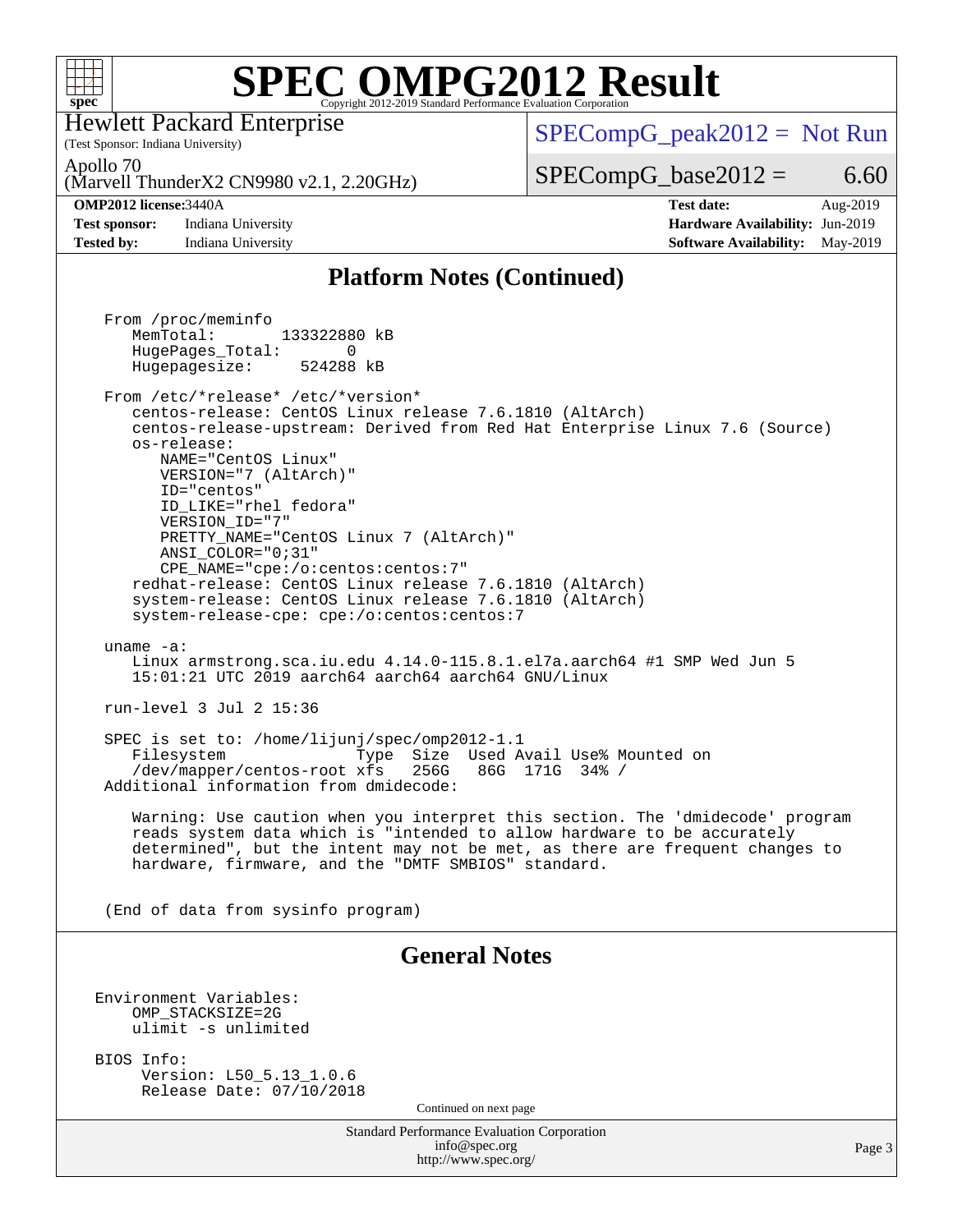

Hewlett Packard Enterprise

 $SPECompG_peak2012 = Not Run$  $SPECompG_peak2012 = Not Run$ 

Apollo 70

(Marvell ThunderX2 CN9980 v2.1, 2.20GHz)

(Test Sponsor: Indiana University)

**[Test sponsor:](http://www.spec.org/auto/omp2012/Docs/result-fields.html#Testsponsor)** Indiana University **[Hardware Availability:](http://www.spec.org/auto/omp2012/Docs/result-fields.html#HardwareAvailability)** Jun-2019

 $SPECompG_base2012 = 6.60$  $SPECompG_base2012 = 6.60$ 

**[OMP2012 license:](http://www.spec.org/auto/omp2012/Docs/result-fields.html#OMP2012license)**3440A **[Test date:](http://www.spec.org/auto/omp2012/Docs/result-fields.html#Testdate)** Aug-2019 **[Tested by:](http://www.spec.org/auto/omp2012/Docs/result-fields.html#Testedby)** Indiana University **[Software Availability:](http://www.spec.org/auto/omp2012/Docs/result-fields.html#SoftwareAvailability)** May-2019

### **[General Notes \(Continued\)](http://www.spec.org/auto/omp2012/Docs/result-fields.html#GeneralNotes)**

BIOS Settings: Turbo/CPPC Mode: Autonomous Turbo

Spectre & Meltdown: Yes: The test sponsor attests, as of date of publication, that CVE-2017-5754 (Meltdown) is mitigated in the system as tested and documented. Yes: The test sponsor attests, as of date of publication, that CVE-2017-5753 (Spectre variant 1) is mitigated in the system as tested and documented. Yes: The test sponsor attests, as of date of publication, that CVE-2017-5715 (Spectre variant 2) is mitigated in the system as tested and documented.

### **[Base Compiler Invocation](http://www.spec.org/auto/omp2012/Docs/result-fields.html#BaseCompilerInvocation)**

[C benchmarks](http://www.spec.org/auto/omp2012/Docs/result-fields.html#Cbenchmarks): [gcc](http://www.spec.org/omp2012/results/res2019q3/omp2012-20190812-00184.flags.html#user_CCbase_gcc_e0d511356bd44120af49cc96c9dcf3b3)

[C++ benchmarks:](http://www.spec.org/auto/omp2012/Docs/result-fields.html#CXXbenchmarks)  $g++$ 

[Fortran benchmarks](http://www.spec.org/auto/omp2012/Docs/result-fields.html#Fortranbenchmarks): [gfortran](http://www.spec.org/omp2012/results/res2019q3/omp2012-20190812-00184.flags.html#user_FCbase_gfortran_a303edaa4a81c8aab35b1bda5c9ef7ba)

## **[Base Portability Flags](http://www.spec.org/auto/omp2012/Docs/result-fields.html#BasePortabilityFlags)**

```
 350.md: -ffree-form -fno-range-check
  363.swim: -mcmodel=large
367.imagick: -std=c99
```
## **[Base Optimization Flags](http://www.spec.org/auto/omp2012/Docs/result-fields.html#BaseOptimizationFlags)**

[C benchmarks](http://www.spec.org/auto/omp2012/Docs/result-fields.html#Cbenchmarks):

[-O3](http://www.spec.org/omp2012/results/res2019q3/omp2012-20190812-00184.flags.html#user_CCbase_f-O3) [-ffast-math](http://www.spec.org/omp2012/results/res2019q3/omp2012-20190812-00184.flags.html#user_CCbase_f-ffast-math) [-mcpu=native](http://www.spec.org/omp2012/results/res2019q3/omp2012-20190812-00184.flags.html#user_CCbase_f-mcpu_8022b0ebebd1cfddb76fd2cd38caa1e3) [-fopenmp](http://www.spec.org/omp2012/results/res2019q3/omp2012-20190812-00184.flags.html#user_CCbase_f-fopenmp) [-fsigned-char](http://www.spec.org/omp2012/results/res2019q3/omp2012-20190812-00184.flags.html#user_CCbase_f-signed-char_ea072296ce3abda7ab095741e7c36064)

[C++ benchmarks:](http://www.spec.org/auto/omp2012/Docs/result-fields.html#CXXbenchmarks) [-O3](http://www.spec.org/omp2012/results/res2019q3/omp2012-20190812-00184.flags.html#user_CXXbase_f-O3) [-ffast-math](http://www.spec.org/omp2012/results/res2019q3/omp2012-20190812-00184.flags.html#user_CXXbase_f-ffast-math) [-mcpu=native](http://www.spec.org/omp2012/results/res2019q3/omp2012-20190812-00184.flags.html#user_CXXbase_f-mcpu_8022b0ebebd1cfddb76fd2cd38caa1e3) [-fopenmp](http://www.spec.org/omp2012/results/res2019q3/omp2012-20190812-00184.flags.html#user_CXXbase_f-fopenmp)

[Fortran benchmarks](http://www.spec.org/auto/omp2012/Docs/result-fields.html#Fortranbenchmarks): [-O3](http://www.spec.org/omp2012/results/res2019q3/omp2012-20190812-00184.flags.html#user_FCbase_f-O3) [-ffast-math](http://www.spec.org/omp2012/results/res2019q3/omp2012-20190812-00184.flags.html#user_FCbase_f-ffast-math) [-mcpu=native](http://www.spec.org/omp2012/results/res2019q3/omp2012-20190812-00184.flags.html#user_FCbase_f-mcpu_8022b0ebebd1cfddb76fd2cd38caa1e3) [-fopenmp](http://www.spec.org/omp2012/results/res2019q3/omp2012-20190812-00184.flags.html#user_FCbase_f-fopenmp)

The flags files that were used to format this result can be browsed at

[http://www.spec.org/omp2012/flags/hpe\\_apollo70\\_bios.html](http://www.spec.org/omp2012/flags/hpe_apollo70_bios.html) <http://www.spec.org/omp2012/flags/gcc-linux64.20190904.html>

> Standard Performance Evaluation Corporation [info@spec.org](mailto:info@spec.org) <http://www.spec.org/>